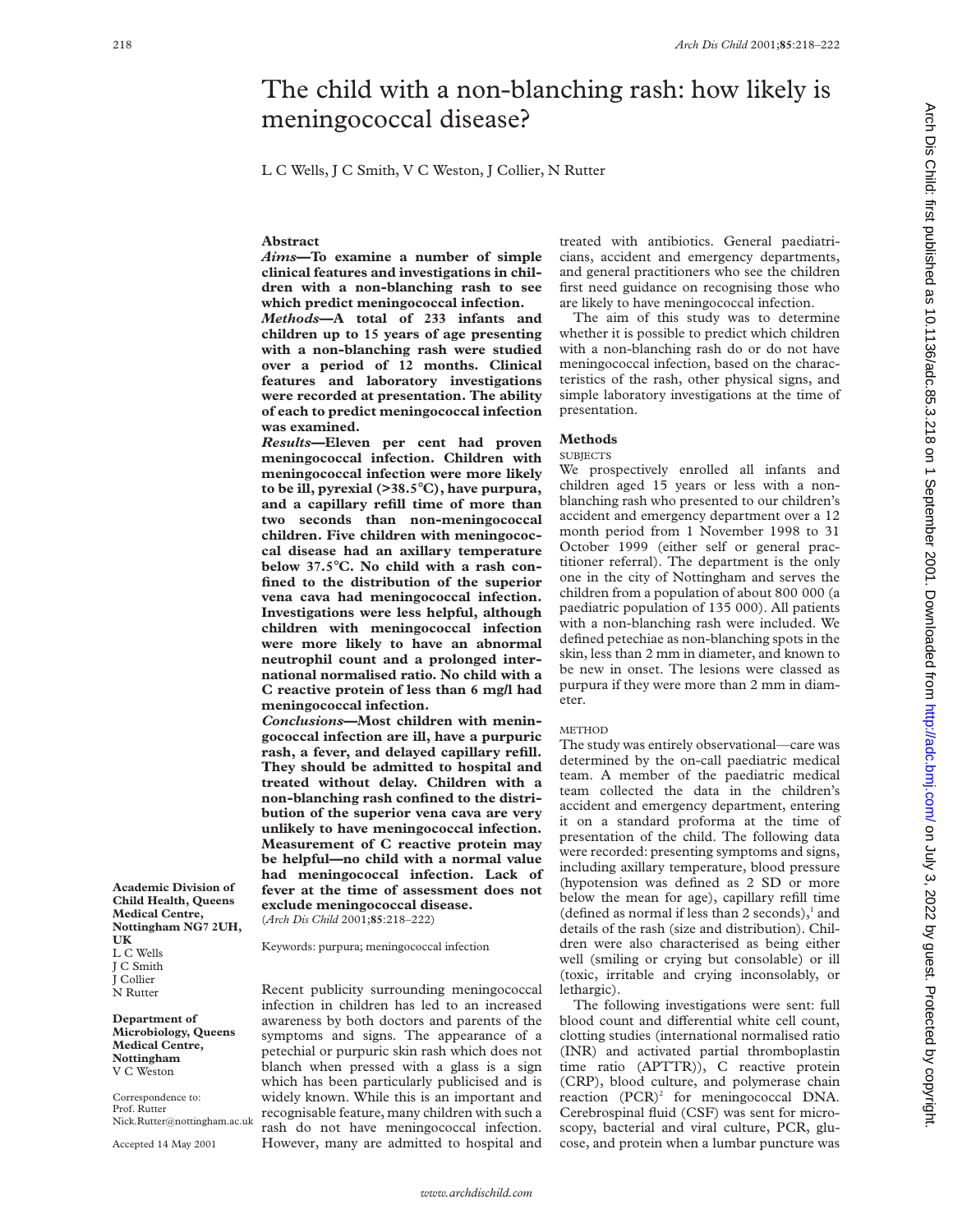*Table 1 Infection with N meningitidis*

|                                                     | Number of cases<br>$(n = 24)$ |
|-----------------------------------------------------|-------------------------------|
| Serogroup of $N$ meningitidis                       |                               |
| в                                                   | 12                            |
| C                                                   | 11                            |
| Unknown                                             |                               |
| Total                                               | 24                            |
| Method of diagnosis<br>Positive blood culture alone |                               |
| (PCR not done in 3)<br>Positive PCR alone           | 5                             |
| (1 blood culture contaminated)                      | 9                             |
| Positive PCR and blood culture                      | 9                             |
| Positive PCR, blood culture, and CSF                |                               |

clinically indicated. Proformas were completed at the time for 197 patients; 21 (9.8%) were completed retrospectively from the case notes after patients were identified by cross checking during or at the end of the study period. Meningococcal infection was defined using the PHLS Communicable Disease Surveillance Centre enhanced surveillance for meningococcal disease definition of a positive blood, CSF, or skin culture for *Neisseria meningitidis*, Gram negative diplococci in CSF, or positive PCR for meningococcal DNA from blood or CSF. The study was approved by the Queens Medical Centre Ethics Committee.

## ANALYSIS AND STATISTICS

We compared children who had proven meningococcal disease with those who did not, using univariate analysis. Numbers were too small for multivariate analysis. Odds ratios (OR) with 95% confidence intervals (CI) were calculated for a range of variables; 95% confidence intervals for clinical features or investigations which were never observed in the series were calculated by Altman's formula.<sup>3</sup> Specificity, sensitivity, and negative and positive predictive values for a range of variables were also calculated to determine those which most usefully predict meningococcal disease.

## **Results**

Over the 12 months of the study, there were 35 918 attendances to the children's accident and emergency department, of which 9239 were for a medical condition. A total of 233 (2.5%) children who presented to the department had a petechial or purpuric rash. We excluded 15 children who had a clear alternative diagnosis (11 with Henoch–Schonlein purpura, one with idiopathic thrombocytopenic purpura, one with haemolytic uraemic syndrome, one with acute leukaemia, and one with a previously recognised clotting disorder), leaving a total of 218 study children. Twenty four of the 218 children (11%) had proven meningococcal disease. Table 1 shows the serogroups of the meningococci and mode of diagnosis. A further four children had possible meningococcal disease with a non-blanching rash. Two had raised antibody titres to meningococcal outer membrane proteins with a greater than fourfold rise in convalescent titres, and one had a positive throat swab. A fourth child with a widespread purpuric rash required ventilation and inotropic support. She had

received intramuscular benzylpenicillin before arrival and her blood culture, PCR, serology, and throat swabs were negative. Since the diagnosis was unproven, these children were all included in the non-meningococcal group for analysis. No child had laboratory confirmation of bacteraemia with any other bacteria. Eight children (3.7%) did not have blood cultures taken—they were not were treated with antibiotics and did not develop signs of sepsis. Six children were admitted with proven invasive meningococcal infection (five with meningitis) in the same 12 month period but did not have a non-blanching rash.

Neither season nor age was useful in predicting meningococcal infection. Fifty five per cent of children with a non-blanching rash were less than 3 years old (median age 2 years) and meningococcal infection was also more common in younger children (median age 2 years). More children with a non-blanching rash were seen in the winter months (December to February) than in the other seasons  $(\chi^2)$ ; p < 0.001); although meningococcal disease was more common in the winter months, this was not statistically significant ( $\chi^2$ ; p = 0.3). A total of 184 children (84%), including all 24 who were later proven to have meningococcal infection, were admitted to hospital for a median time of 24 hours. One child who was clinically well was admitted to hospital but discharged with no treatment—blood culture grew *N meningitidis* at 48 hours. She was well when she was recalled and repeat blood cultures prior to initiation of treatment were negative. A total of 101 children (46%) received antibiotics (96% intravenous, 4% oral). No child was sent home from the accident and emergency department and subsequently readmitted with meningococcal infection. One child died from meningococcal infection during the study period.

Children with meningococcal infection were more likely to be ill (OR 16.7; 95% CI 5.8 to 47.6), to have an axillary temperature  $>$  38.5 $^{\circ}$ C (OR 8.0; 95% CI 2.7 to 23.8), purpura (OR 37.2; 95% CI 11.7 to 118.3), and a capillary refill time of more than two seconds (OR 29.4; 95% CI 9.4 to 92.6) than non-meningococcal children, although a substantial minority of children without meningococcal disease showed these features (table 2). Hypotension was more common in those with meningococcal disease but blood pressure was only measured in a third of all children. It is likely that these were selectively more unwell. No child with a rash confined to the distribution of the superior vena cava (head, neck, and chest above the nipple line) (74/218) had meningococcal infection.

Children with meningococcal infection were more likely to have an abnormal neutrophil count (OR 2.7; 95% CI 1.1 to 6.5) and a prolonged INR (OR 30.0; 95% CI 9.9 to 91.0). However, a substantial minority of children without meningococcal disease also showed these features (table 3). No child with a CRP of less than 6 mg/l (90/183) had meningococcal infection.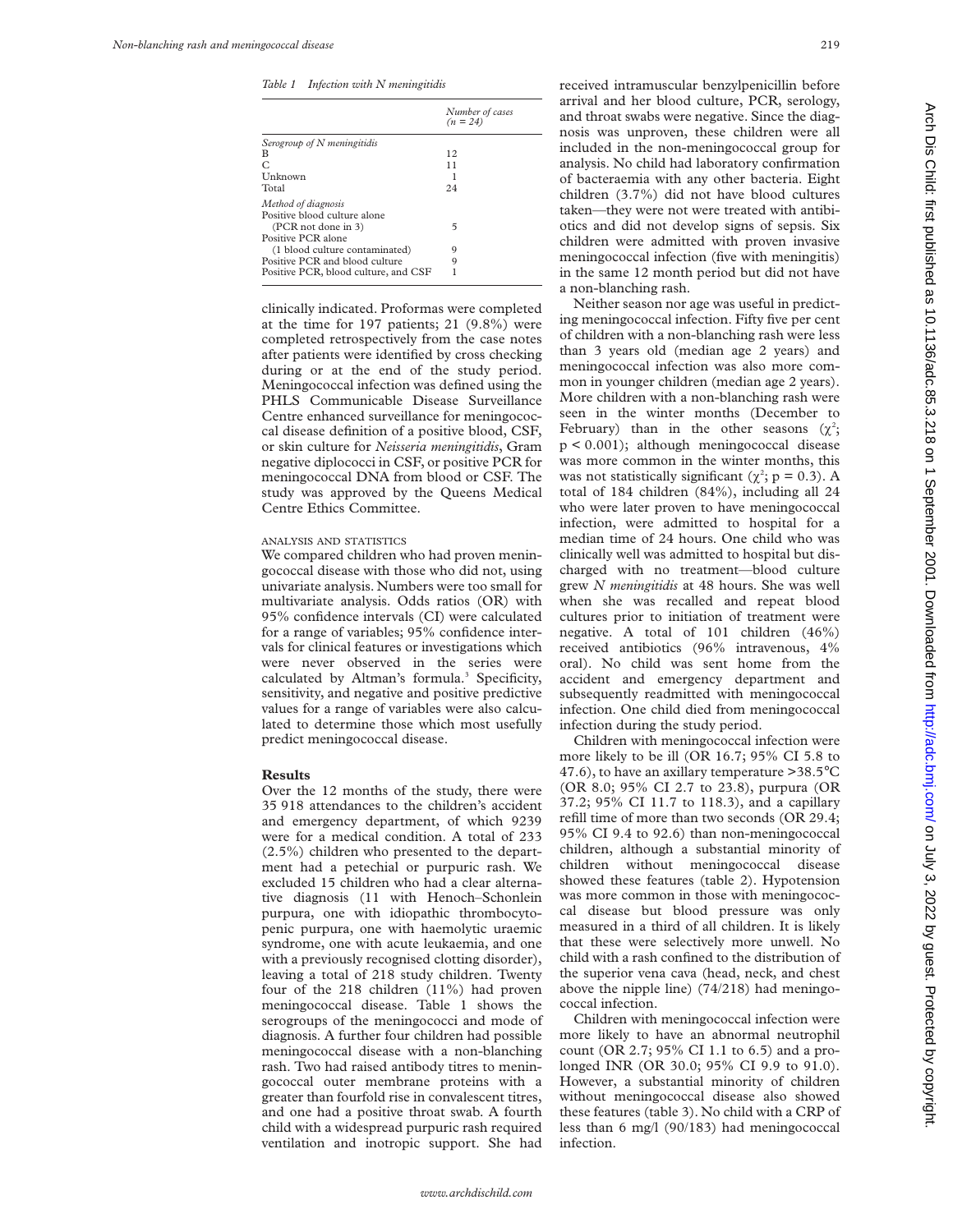| Table 2 | Clinical features |
|---------|-------------------|
|---------|-------------------|

| Variable<br>(% recorded)                                                                        | Non-meningococcal<br>$(n = 194)$ | Meningococcal<br>$(n = 24)$ | Odds ratio<br>$(95\% \text{ CI})$        |
|-------------------------------------------------------------------------------------------------|----------------------------------|-----------------------------|------------------------------------------|
| Health (100%)<br>Well                                                                           | 158 (97%)                        | 5(3%)                       |                                          |
| TII                                                                                             | 36(65%)                          | 19(35%)                     | 16.7 (5.8 to 47.6)                       |
| Size of rash (100%)<br>Petechiae only<br>Purpura too                                            | 171 (98%)<br>23(53%)             | 4(2%)<br>20(47%)            | 37.2 (11.7 to 118.3)                     |
| Distribution<br>SVC only<br>Rash beyond SVC                                                     | 74 (100%)<br>120 (83%)           | $0(0\%)$<br>24 (14%)        | 0 (0 to $4\%$ )                          |
| Temperature (100%)<br>Normal $(\leq 37.5^{\circ}C)$<br>$37.5 - 38.5$ °C<br>$>$ 38.5 $\degree$ C | 106(95%)<br>51 (91%)<br>37 (73%) | 5(5%)<br>5(9%)<br>14 (27%)  | $2.1$ (0.58 to 7.5)<br>8.0 (2.7 to 23.8) |
| Blood pressure (39%)<br>Normal<br>Hypotension                                                   | 66 (84%)<br>2(29%)               | $13(16\%)$<br>5(71%)        | 12.7 (2.2 to 72.5)                       |
| Capillary refill time (99.5%)<br>Less than 2 seconds<br>Over 2 seconds                          | 165 (98%)<br>28 (58%)            | 4(2%)<br>20 (42%)           | 29.4 (9.4 to 92.6)                       |

SVC, superior vena cava.

*Table 3 Investigations*

| Investigation<br>$(\%$ done)                                                           | Non-meningococcal<br>$(n = 194)$ | Meningococcal<br>$(n = 24)$     | Odds ratio<br>$(95\% \text{ CI})$ |
|----------------------------------------------------------------------------------------|----------------------------------|---------------------------------|-----------------------------------|
| Total white cell count $(\times 10^9$ <i>ll</i> ) (97%)<br>Normal $(4-11)$<br>Abnormal | $104(91\%)$<br>83 (86%)          | 10(9%)<br>14(14%)               | 1.8 (0.74 to 4.2)                 |
| Neutrophils $(\times 10^9$ /l) (97%)<br>Normal $(2-7.5)$<br>Abnormal                   | 116(93%)<br>71 (83%)             | 9(7%)<br>15(17%)                | $2.7(1.1 \text{ to } 6.5)$        |
| Platelet count $(\times 10^9$ /l) (93%)<br>Normal $(>150)$<br>Abnormal                 | $165(90\%)$<br>14 (70%)          | $18(10\%)$<br>$6(30\%)$         | $3.9(1.3 \text{ to } 11.5)$       |
| INR $(83%)$<br>Normal $($ 4.2)<br>Prolonged                                            | 150(94%)<br>7(33%)               | 10(6%)<br>14(67%)               | $30.0$ (9.9 to 91.0)              |
| APTTR (83%)<br>Normal $($ 4.18)<br>Prolonged                                           | 156 (88%)<br>1(33%)              | 22(12%)<br>2(67%)               | 14.2 (1.2 to 163.0)               |
| $CRP$ (mg/l) $(84%)$<br>< 6<br>$6 - 99$<br>>99                                         | 90 (100%)<br>70 (89%)<br>6(43%)  | $0(0\%)$<br>$9(11\%)$<br>8(57%) | $0(0-3\%)$                        |

*Table 4 Ability of the clinical findings to predict meningococcal infection*

| Variable                    | Sensitivity<br>$\frac{9}{6}$ | Specificity<br>$\%$ | <b>PPV</b><br>$\%$ | <b>NPV</b><br>$\frac{0}{n}$ |
|-----------------------------|------------------------------|---------------------|--------------------|-----------------------------|
| Illness                     | 79 (63 to 95)                | 81 (76 to 87)       | 35 (22 to 47)      | 97 (91 to 100)              |
| Purpura                     | 83 (68 to 98)                | 88 (84 to 93)       | 47 (32 to 61)      | 98 (92 to 100)              |
| Rash beyond SVC             | 100 (94 to 100)              | 38 (31 to 45)       | 17 (11 to 23)      | 100 (91 to 100)             |
| Fever $>38.5^{\circ}$ C     | 58 (39 to 78)                | 81 (75 to 86)       | 27 (15 to 40)      | 94 (88 to 100)              |
| Fever $>37.5$ °C            | 79 (63 to 95)                | 55 (48 to 62)       | 18 (11 to 25)      | 95 (88 to 100)              |
| Hypotension                 | 28 (7 to 48)                 | 97 (93 to 100)      | 71 (38 to 100)     | 84 (75 to 92)               |
| Capillary refill >2 seconds | 83 (68 to 98)                | 85 (81 to 90)       | 42 (28 to 56)      | 98 (92 to 100)              |

95% CI in parentheses.

PPV, positive predictive value; NPV, negative predictive value; SVC, superior vena cava.

*Table 5 Ability of the investigations to predict meningococcal infection*

| Variable                            | Sensitivity     | Specificity    | <b>PPV</b>     | NPV             |
|-------------------------------------|-----------------|----------------|----------------|-----------------|
|                                     | ℅               | $\frac{0}{n}$  | $\frac{0}{n}$  | $\%$            |
| Abnormal white count                | 58 (39 to 78)   | 56 (48 to 63)  | 14 (7 to 21)   | 91 (84 to 99)   |
| Abnormal neutrophil count           | 68 (49 to 88)   | 62 (55 to 69)  | 17(9 to 25)    | 94 (87 to 100)  |
| INR > 1.2                           | 58 (39 to 78)   | 96 (92 to 99)  | 67 (47 to 87)  | 94 (88 to 100)  |
| APTTR > 1.18                        | 9(0 to 19)      | 99 (98 to 100) | 67 (13 to 100) | 88 (82 to 94)   |
| Platelets $\leq 150 \times 10^9$ /l | 25 (8 to 42)    | 92 (88 to 96)  | 30 (10 to 50)  | 90 (84 to 96)   |
| $CRP > 6$ mg/l                      | 100 (96 to 100) | 54 (47 to 62)  | 18 (10 to 26)  | 100 (92 to 100) |

95% CI in parentheses.

PPV, positive predictive value; NPV, negative predictive value.

Several of the clinical features and investigations were sensitive but poorly specific, while others were more specific but insensitive as predictors of meningococcal infection (tables 4 and 5). A rash confined to the distribution of the superior vena cava and a normal CRP each had a negative predictive value of 100% but no feature had a high positive predictive value. If the data are reanalysed, classing the four suspected cases described above as having meningococcal rather than non-meningococcal disease, the 100% negative predictive value and sensitivity of a rash in the superior vena cava distribution and a normal CRP are unchanged. Purpura, delayed capillary refill, hypotension, abnormal INR, and an abnormal neutrophil count become more specific but no less sensitive as predictors of meningococcal disease.

### **Discussion**

We have shown that  $11\%$  of all children who presented with a petechial rash had meningococcal infection. Our incidence of meningococcal infection is high, reflecting the known recent increase in the UK.<sup>4</sup> The study was carried out just before the national immunisation campaign against meningococcal C infection was launched. Assuming that the campaign is effective, our study predicts that this incidence figure will halve. This has implications for the predictive values as the negative predictive value of our observations will increase and the positive predictive value will decrease if the incidence of meningococcal disease falls. Eighty nine per cent of children did not have meningococcal infection. In 34% of children who presented with a petechial rash, the lesions were confined to the distribution of the superior vena cava. The rash is probably caused by raised venous and capillary pressure resulting from coughing, vomiting, or crying. The finding has been noted by others.<sup>5 6</sup> Most of these children were well and none had meningococcal infection. In the remaining 55% of children with a petechial rash beyond the SVC distribution but without meningococcal infection, the rash was presumably caused by vasculitis or disordered coagulation in association with other non-bacteraemic bacterial or viral infections.

Other investigators have examined the incidence of meningococcal disease in children with fever and petechiae but not petechiae alone. Nguyen *et al* studied 129 children with fever and petechiae in New York in 1984 by retrospective case note review.<sup>7</sup> Twenty per cent had culture proven bacterial infections, 11% with *N meningitidis*. No single laboratory investigation was sufficiently sensitive to detect all patients with life threatening bacterial infections, but a combination of normal laboratory findings was highly specific for those without significant disease. Baker *et al* studied 190 children with fever and petechiae prospectively over 12 months in Cincinnati in 1989.<sup>8</sup> Seven per cent had meningococcal disease. They concluded that patients with petechiae on their lower extremities were more likely to have invasive disease. Those with petechiae above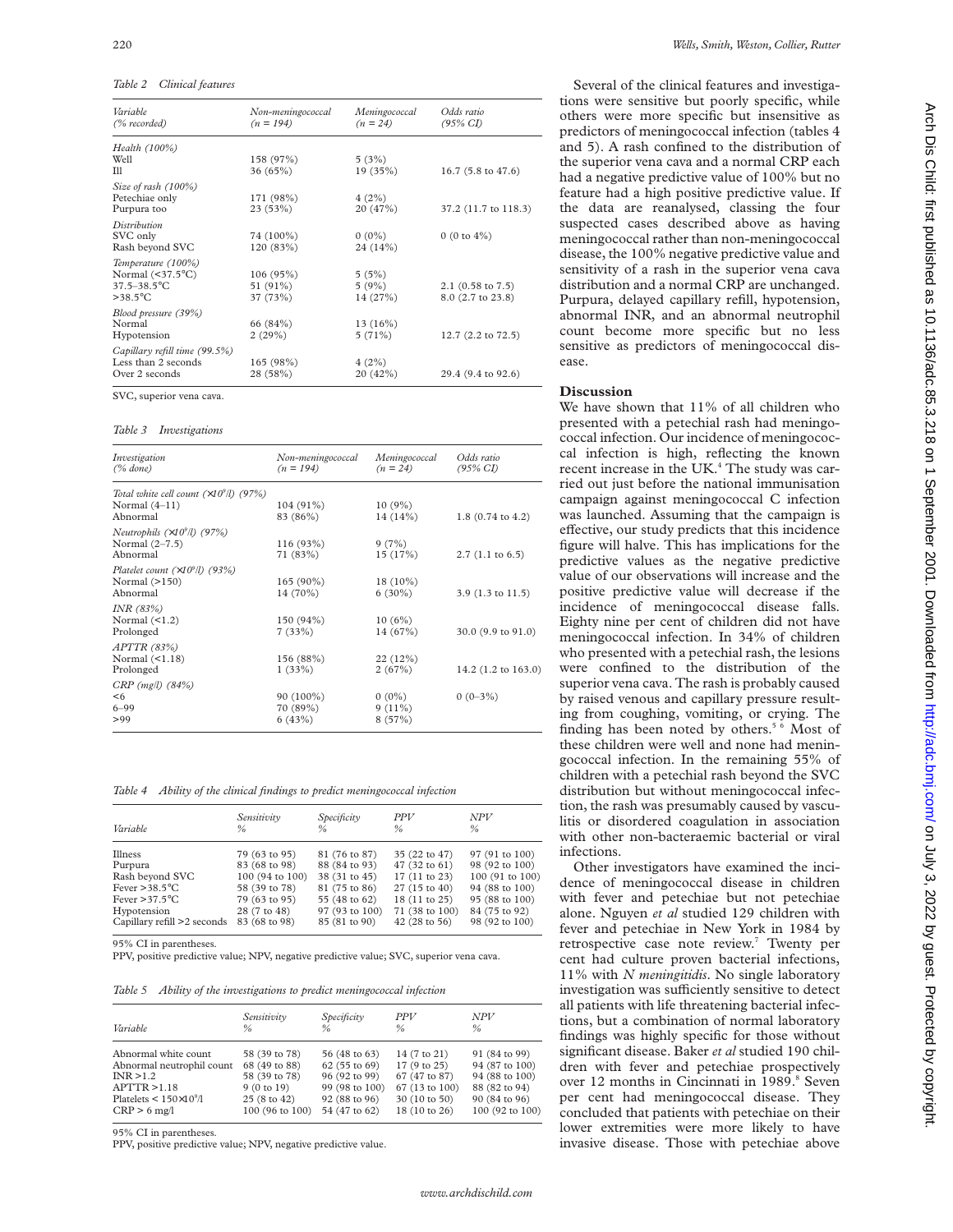the nipple line only were unlikely to have invasive disease. No variable was sensitive enough to detect all patients with serious disease. Mandl *et al* conducted a prospective study of 411 children presenting with fever and petechiae to a large emergency department in Boston over 18 months.<sup>9</sup> Only five had proven sepsis, two with *N meningitidis*, a very low incidence. They concluded that in their population, children with fever and petechiae who appeared well could be treated as outpatients because the few children with bacterial sepsis were all ill. Kuppermann *et al* compared clinical and haematological features of children with undiagnosed meningococcal disease to other febrile children.10 They found no clinical or haematological feature to be routinely helpful in the diagnosis of unrecognised meningococcal disease.

Brogan and Raffles recently reported the findings in 55 children presenting with fever (>37.4°C) and a petechial rash, three of whom had meningococcal disease.<sup>11</sup> They proposed the "ILL" criteria (irritability, lethargy, and low capillary refill time) in association with an abnormal total white cell count and abnormal CRP. Our study supports their suggestion that illness and delayed capillary refill time are predictors of meningococcal disease, but not their findings with regard to an abnormal total white cell count. Brogan and Raffles included only children presenting with a temperature >37.4°C in association with a petechial rash, suggesting that fever is an essential component of the illness. Other studies have reported on the combination of fever and rash too.<sup>7-10</sup> Our study is the first to be based on the presence of a non-blanching rash alone, regardless of fever. Five of our children with meningococcal disease (21%) did not have an axillary temperature of 37.5°C or more. Clearly they may have had fever before or after admission, but lack of fever at the time of assessment does not exclude meningococcal disease.

There are possible limitations to our study. We believe we identified all children with petechiae by cross checking the completed proformas with all investigations sent for a petechial rash and all admissions for a petechial rash. It is possible, though, that a child who was completely well with a petechial rash may have been sent straight home without being identified. It is very unlikely that any cases of meningococcal infection were missed, as all the blood cultures from the Nottingham area are processed through the same laboratory and our cases were cross checked with these. It is possible, though unlikely, that a child who was discharged, later presented further afield. Our children's intensive care unit is the referral centre for the surrounding area and any ill child with meningococcal sepsis would have been referred there. Although a high percentage of children were investigated, data were incomplete, limiting some of the conclusions. Data collection was by different grades of doctor (junior house officer  $10\%$ , senior house officer 42%, and specialist registrar 48%)—ideally this

would have been carried out by a single investigator. However, it means that the study reflects actual practice rather than an ideal.

We have shown that clinical features are useful predictors of meningococcal disease. Of 218 children with a petechial rash, only one (3%) who was well had meningococcal disease compared with 35% who were ill at presentation. Forty seven per cent of children with purpura (>2 mm) had meningococcal disease compared with 2% of children with petechiae alone. Forty two per cent of children with a prolonged capillary refill time had meningococcal disease compared with only 2% of those with a normal time. Low blood pressure was a late sign—only five children with meningococcal disease were hypotensive. As discussed above, fever was a less helpful indicator as 21% of those with meningococcal infection were afebrile (<37.5°C), although meningococcal disease was more likely in those with an axillary temperature >38.5°C.

Our findings suggested that a child presenting with petechiae in the superior vena cava distribution is unlikely to have meningococcal disease. No child who presented with petechiae in the superior vena cava distribution alone had meningococcal disease—there is a 95% chance that only 0–5% of children with such a rash will have meningococcal disease. These children accounted for 34% of the total. Those with purpura, ill appearance, increased capillary refill time, or hypotension should be admitted and treated for meningococcal infection without delay. This accounts for a further 36%. By our estimates, 70% of these will not have meningococcal disease but 96% of meningococcal infection lies within this group. The other 4% of children with meningococcal infection lay within the remaining 30% of all the children. They were well, with or without fever, with a petechial rash which extended beyond the territory of the superior vena cava. Clinical features alone provide no guidance on their identification or management.

Investigations were less useful. Total white count did not distinguish between those with and without meningococcal disease. Abnormal neutrophil count and abnormal platelet count were slightly more useful (OR 2.7; 95% CI 1.1 to 6.5 and 3.9; 1.3 to 11.5 respectively). Clotting studies were more specific but lacked sensitivity. An abnormal INR was found in 58% of patients with meningococcal disease but only 5% of those without (OR 30.0; 95% CI 9.9 to 91.0). A normal CRP appears to be a useful predictor of those who do not have meningococcal infection. No child with a CRP < 6 mg/l (our laboratory definition of normal) had meningococcal disease—there is therefore a 95% chance that only 0–4% of children with a normal CRP will have meningococcal disease. We recognise the possible limitations of a normal CRP, especially in early disease. However, Marzouk *et al*, in a large study of 124 children with meningococcal disease, reported the diagnostic value of CRP measurement.<sup>12</sup> Only eight of 124 patients had a CRP < 20 mg/l and of these, five patients had symptoms of less than 12 hours duration. They do not report how